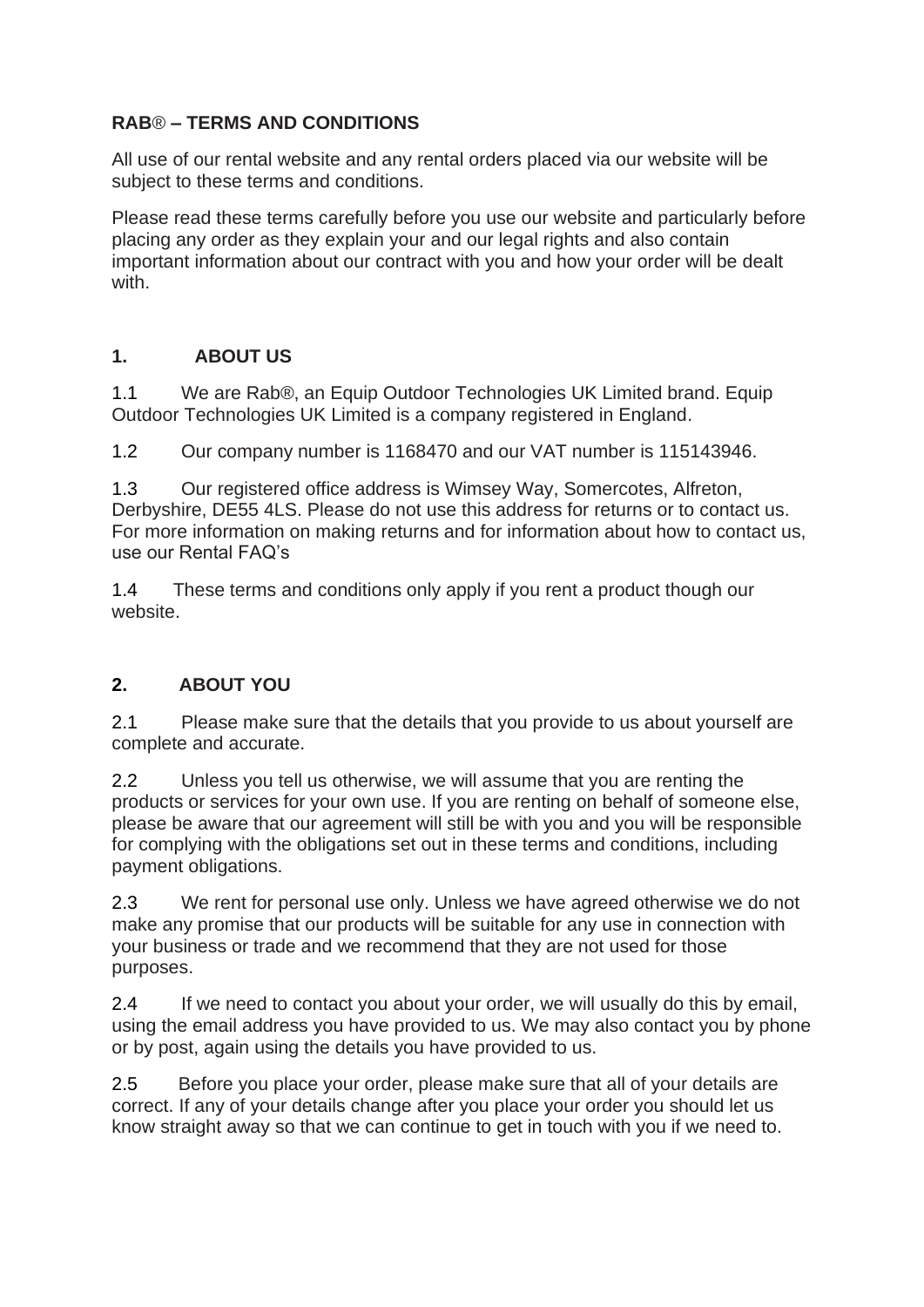# **3. USING OUR WEBSITE**

3.1 You must use our website only for lawful purposes and in a way which does not infringe anyone else's rights or restrict or inhibit their use and enjoyment of the website.

3.2 Whilst we will do our best to keep our website available at all times and running smoothly, we cannot guarantee that it will be available at all times or function in a way that is error-free.

3.3 You must not make commercial use of or publish any content displayed on our website without our prior authorisation.

3.4 Our own content may be copied for personal use only on the condition that copyright and source indications are also copied, no modifications are made and the content is copied in full.

3.5 Some content has been published on our website with the permission of third party copyright owners. All rights in this content are reserved and permission to copy it must be requested from the relevant copyright owners (the sources are indicated alongside the content).

3.6 Our website may contain links to other websites. Please be aware that we are not responsible for third party websites and can take no responsibility for their content or availability or how they might use your personal data. Please review the terms and privacy notices on any third party website that you visit.

# **4. PLACING AN ORDER**

4.1 All orders must be placed via our website. You can place an order by adding the product(s) or service(s) that you want to order to your bag, proceeding to the checkout and then following the on-screen process.

4.2 Before placing an order, please read the description carefully to ensure that you understand all the key features of the product or service and that it meets your requirements. If you have any questions, let us know.

4.3 Once you place an order, you will receive an automated email confirming receipt of your order. If you do not receive this within 24 hours of placing your order please check your spam filter. If you are still unable to locate the email please contact us to check that we have received your order.

4.4 Provided that we are able to accept your order (see paragraph 11.2 for more information about circumstances in which we cannot accept an order) we will dispatch the product(s) you ordered as described in paragraph 7 and will send you an email to confirm this. Our email confirming dispatch constitutes acceptance of your order and will form a legally binding contract between us and you for the rental of the product(s) governed by these terms.

# **5. OUR PRODUCTS**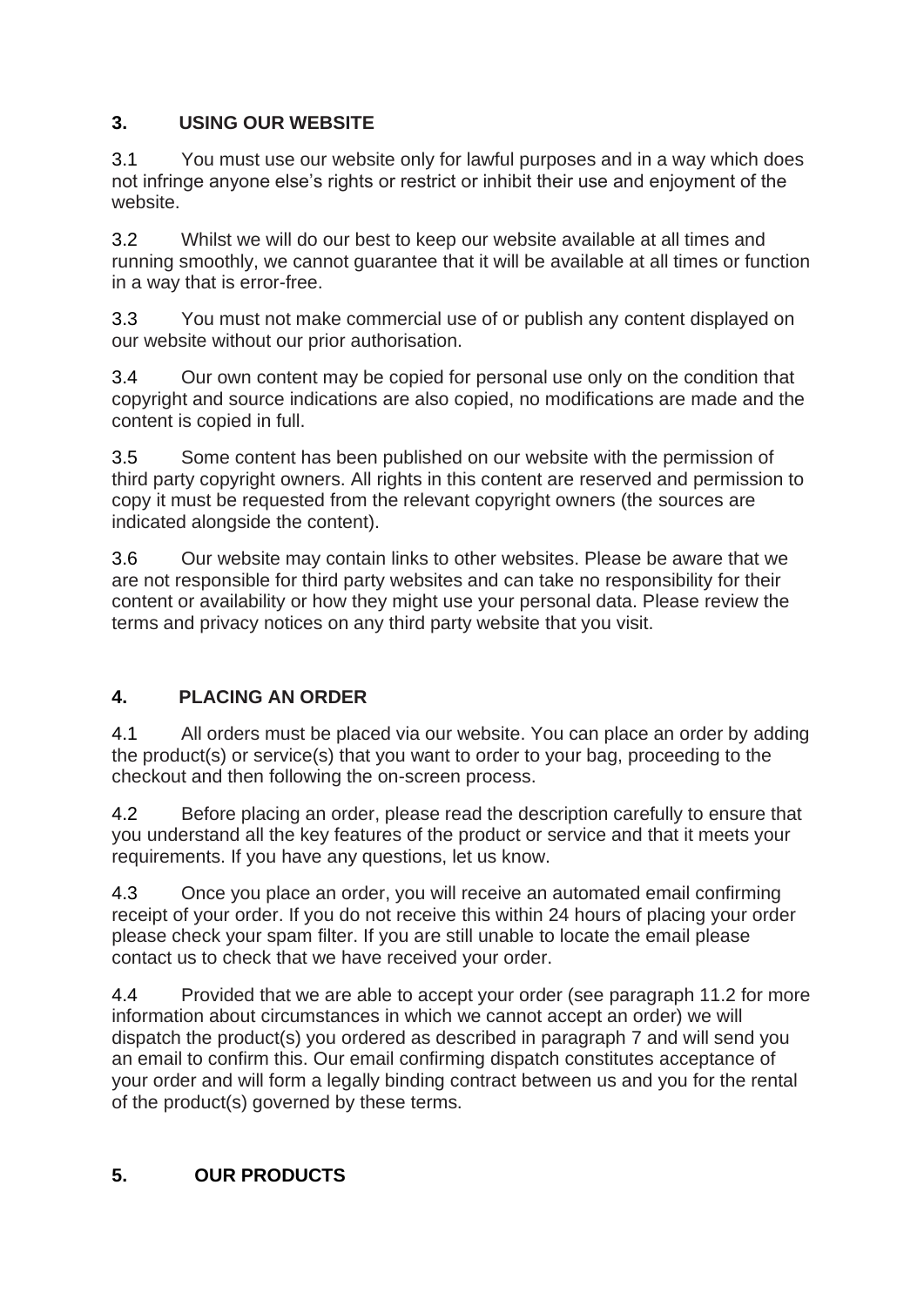5.1 We may display images of our products on the website. However, the way that these images will display on your screen will depend on the display settings of your device and therefore colours and other aspects of the products may look slightly different in real life to the way they look on-screen.

5.2 Any product packaging shown is for illustration purposes only and the packaging of the product you receive may be different. We will remove and recycle unnecessary plastic packaging from some items in your order as part of our ongoing commitment to reduce the amount of single use plastics used within our supply chain.

5.3 Any warranty or guarantee provided with a product is in addition to and not in place of your rights under these terms and your other legal rights. See paragraph 12.2 for more information.

# **6. PRICE, PAYMENT & DEPOSIT**

6.1 The rental price of our products is shown on the website, and the total price that you will pay will be shown during the order process.

6.2 We take all reasonable care to ensure that the price of the products indicated to you is correct. If we identify an error before we accept your order then we may decline to accept your order as described in paragraph 11.2, in which case you will be entitled to submit a further order at the correct price.

6.3 We will take payment when the order is placed. If we are unable to take payment for any reason we will contact you and ask you to make payment by an alternative method. We will not be able to dispatch the products until cleared payment is received.

6.4 A security deposit of 20% will be reserved on your payment card 24 hours before the booking starts, and released after the booking has ended once the product is returned. We may withhold all or part of the deposit to pay for unreasonable damage as described in paragraph 10.1 or late return fees as described in paragraph 10.2.

### **7. DELIVERY**

7.1 We will deliver your product(s) (or the postage bag for your product, if you are ordering a service) to the delivery address that you have provided.

7.2 The delivery costs (if any) that you will have to pay will be shown during the order process. By placing an order, you are agreeing to pay any delivery costs in addition to the price of the product(s) or service(s).

7.3 We will send your order to arrive before the start of your rental period. If the order arrives late due to issues with the carrier, we cannot be acceptable for any losses occurred by you.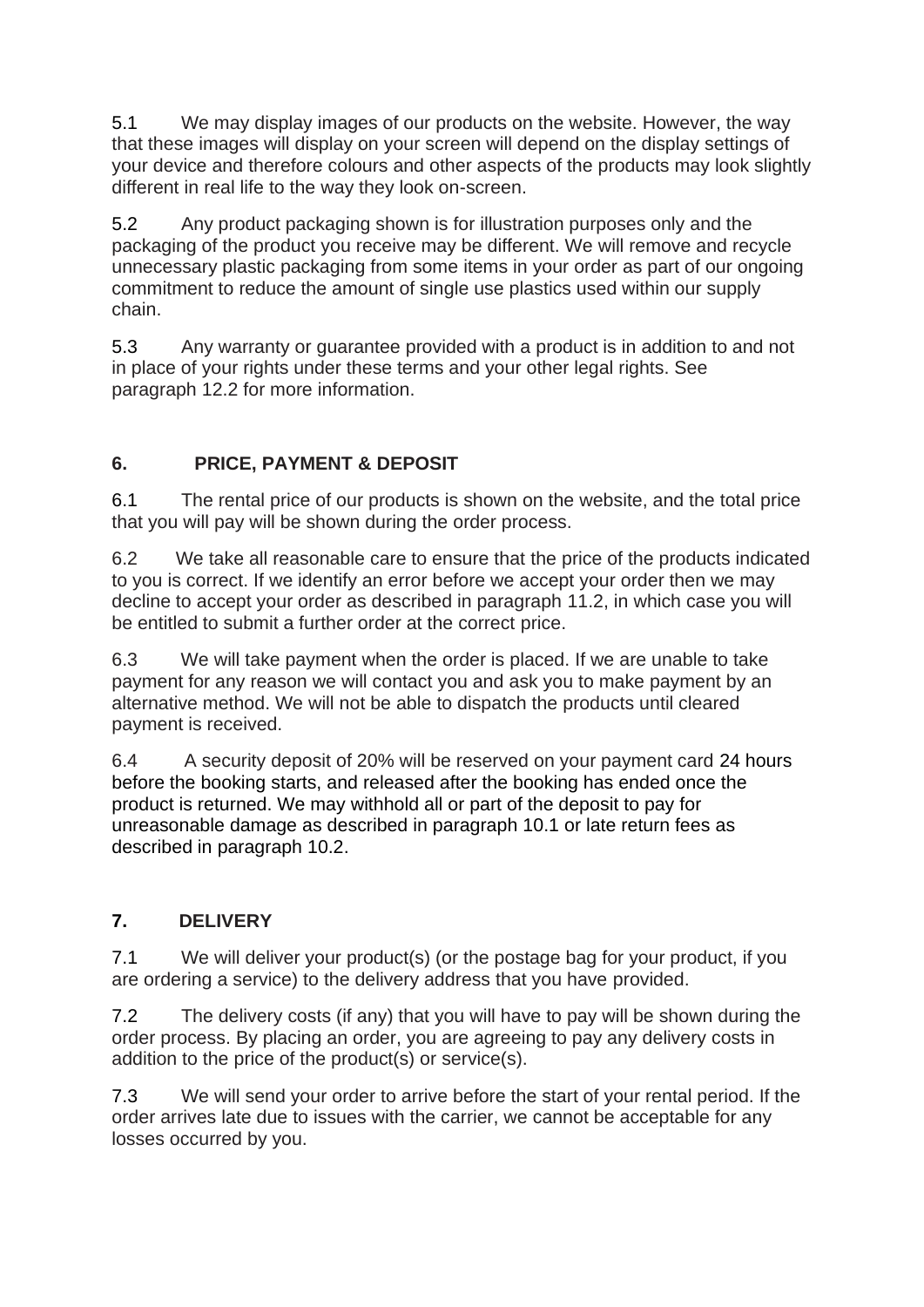7.4 You must ensure that someone is at home on the delivery date to accept delivery. Our carrier may leave the product or postage bag with anybody who is present at the address you have given us for delivery.

7.5 If you are aware that nobody is going to be at home you may be able to make alternative arrangements with our carrier, for example a safe place where the product or postage bag can be left or a neighbour who will accept delivery. In this case, our carrier's delivery of the product or postage bag to the safe place or the neighbour's address will complete our delivery obligations.

7.6 The rental product remains our property. The rental product is your responsibility from the point at which it is delivered to your address (or to a safe place you have chosen for delivery or another person you have asked us to deliver it to instead of you), until you hand over the return to the carrier.

7.7 If our carrier is unable to make delivery then, depending on the carrier used, the carrier may attempt re-delivery on one or more occasions, take the product or postage bag to a collection point or return the product or postage bag to us.

# **8. CANCELLATIONS**

8.1 If you want to make any changes once you have placed your order but before your products have been dispatched (including cancelling your order or part of it) please let us know as soon as possible. We will try to make the change for you, but if the product is dispatched before we are able to make the change then you may need to return the product as described in our returns policy.

8.2 You may cancel your rental with us any time up to 7 days before the rental start date. If you cancel within 7 days you may be charged 25% of your rental amount.

### **9. RETURNS**

9.1 The product must be returned to us the day after the end of the rental period. We supply a prepaid return label and re-usable packaging to make the return process as easy as possible.

9.2 If we consider the return to be unreasonably late, we may charge a fee. Typically this will be charged at the day rate for your unreturned rental items.

9.3 If when you receive the product it does not fit and we are unable to get a suitable replacement out to you in time, we will refund.

### **10. CHARGES**

10.1 We will clean and repair all items returned to us free of charge as long as it is considered fair wear and tear. In instances where the product has been damaged to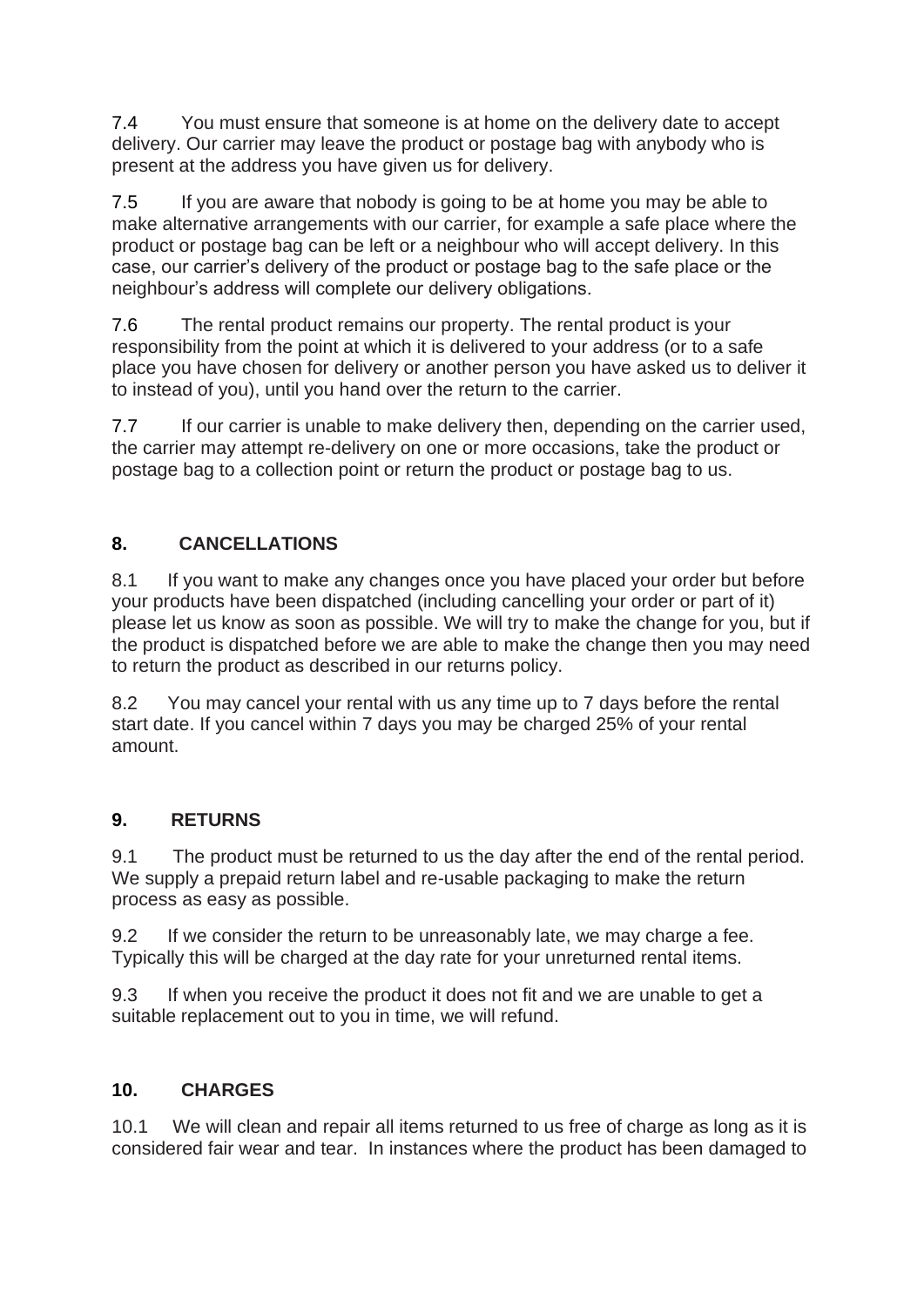the point we deem it cannot be re-rented, we reserve the right to charge a repair or replacement fee (this will not exceed your deposit amount).

10.2 The product must be returned to us the day after the end of the rental period. We supply a prepaid return label and re-usable packaging to make the return process as easy as possible. If we consider the return to be unreasonably late, we may charge a fee. Typically this will be charged by the day at the day rate for your unreturned item

# **11. OUR RIGHTS TO REFUSE OR CANCEL YOUR ORDER**

11.1 Although we will normally be able to do so, we cannot guarantee to accept all orders placed via the website. You will receive an email confirming your order, but please be aware that this is generated automatically and does not mean that we have been able to accept your order.

11.2 We may occasionally be unable to accept orders for various reasons, for example because there was an error in the advertised price or description, because there has been an issue with collecting payment or because we suspect fraud or misuse. If this is the case, we will let you know and, where possible, we will discuss other options with you, for example arranging payment through another means or the option of purchasing the product at the correct price.

11.3 We may also cancel your order after dispatch if we are unable to deliver the product or postage bag as described within paragraph 7.7.

### **12. QUERIES, PROBLEMS OR COMPLAINTS**

#### **12.1 Queries**

If you have any queries about the website, your order or our products or services, please visit our FAQ's

#### **12.2 Problems with your product**

We have a legal responsibility to supply products and services that are in conformance with our contract with you. We also offer a warranty on our products which is in addition to your ordinary legal rights.

If you experience a problem with a product or service you purchase from us, you may be entitled to have that problem dealt with under your legal rights or our warranty. Please contact us through our help centre and we will discuss your options with you so that we can put things right.

We will check any products that are returned in accordance with your legal rights or a warranty claim to verify the information that you have provided and identify the problem. If we are unable to identify any problem with the product we reserve the right to refuse to accept the return and to return the product to you at your cost.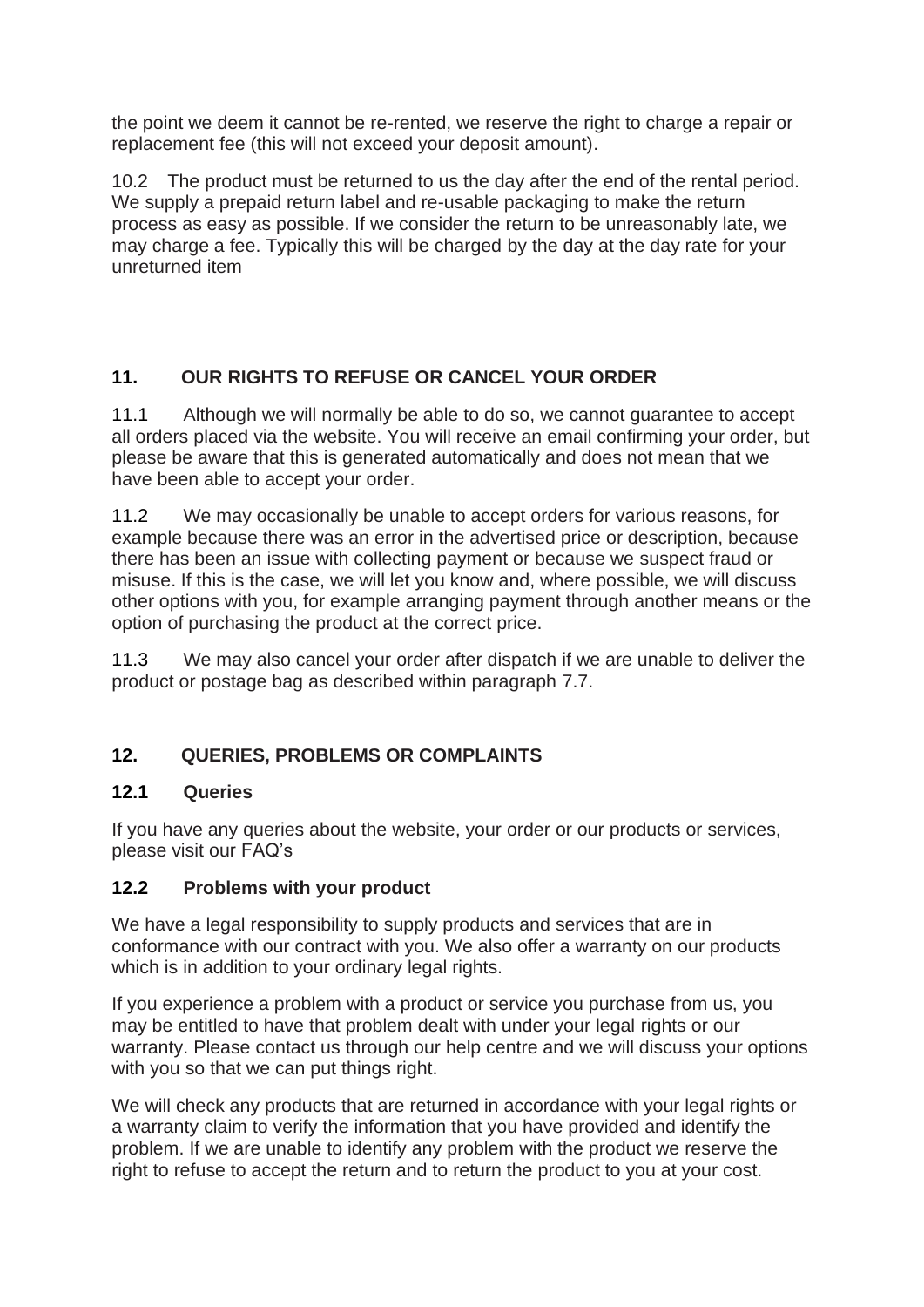If your problem is not covered under your legal rights or our warranty, don't worry. We can hopefully still help with any repairs that are necessary for a small charge – see paragraph 6 for more information.

Please see our repairs and warranty page for more information.

### **12.3 Complaints**

We hope that you will be satisfied with your product or service, but if you do have any problems or issues at all please contact our friendly customer services team through our help centre who will do their best to put things right.

#### **12.4 Other legal remedies**

We take our legal responsibilities very seriously and have prepared these terms and conditions in accordance with your legal rights. The options described above are intended to describe or be in addition to your normal legal remedies and nothing in these terms will override or exclude any of your legal rights.

#### **12.5 Limits of our responsibility**

We are not responsible to you for the following types of loss or damage:

- Loss or damage of a kind that we could not reasonably have foreseen.
- Loss or damage arising out of use of the product for commercial, business or re-sale purposes.
- Loss or damage which results from you misusing the product.
- Loss or damage arising from wear or tear or otherwise from damage to a product arising after the time when it was delivered (except where that damage is caused by a problem which was present at the time it was delivered).

However, nothing in this paragraph 12.5 or otherwise in these terms is intended to limit or exclude our liability for death or personal injury caused by negligence, for breach of your legal rights in relation to the products, for defective products under the Consumer Protection Act 1987 or otherwise where we are not permitted to limit or exclude our liability by law.

### **13. OTHER IMPORTANT TERMS**

13.1 Any contract formed will be between you and us. No other person shall have any rights to enforce any of its terms.

13.2 Each of the paragraphs of these terms operates separately. If any court or relevant authority decides that any of them are unlawful, the remaining paragraphs will remain in full force and effect.